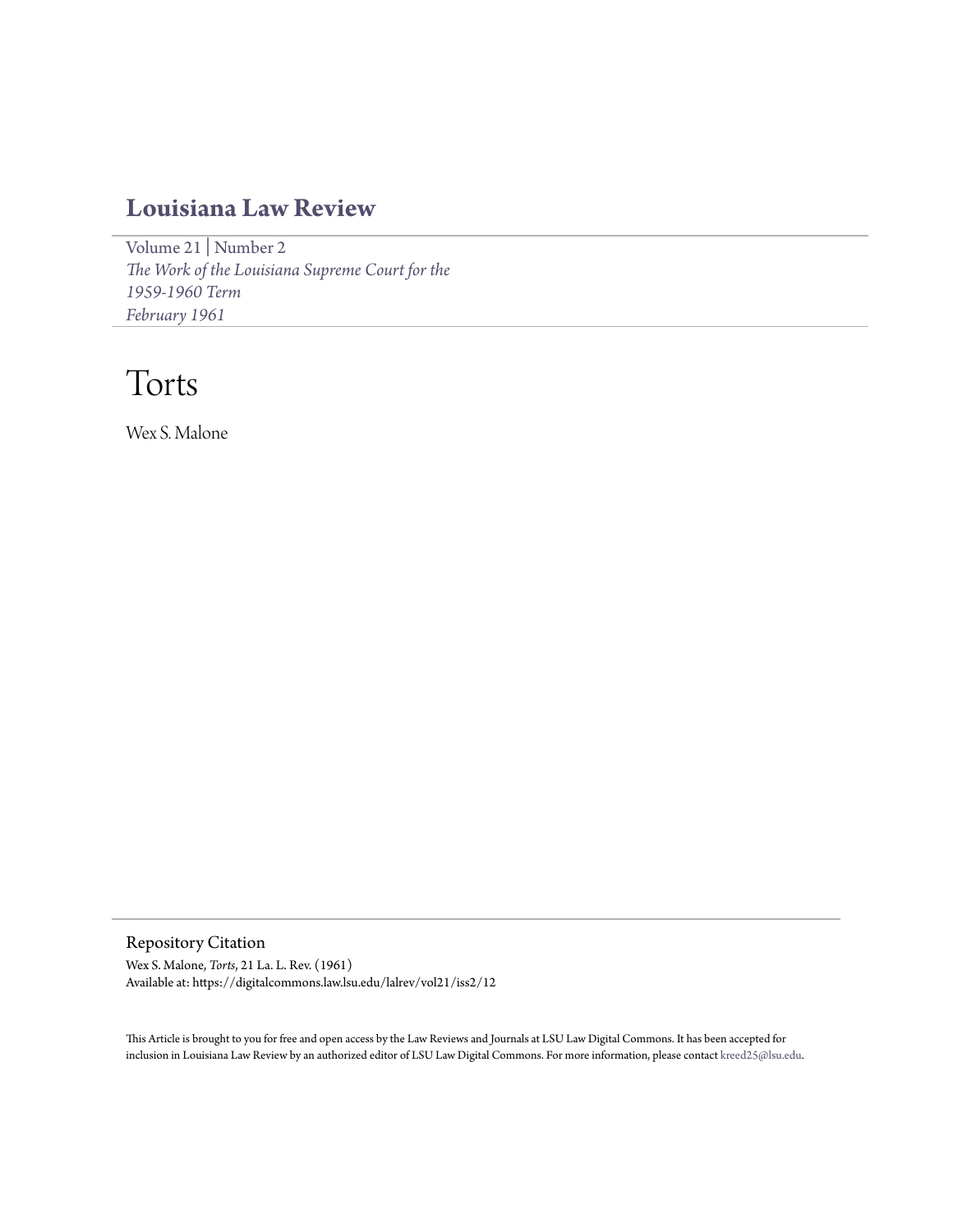### **Torts**

#### *Wex S. Malone\**

#### *Assault - Use of Deadly Weapon Against Intruders*

An innocent newsboy who, in the course of making his early morning deliveries, attempted to retrieve his dog from defendant's residential premises, was shot and seriously injured by defendant who believed he was a prowler attempting to enter the dwelling or to molest defendant, his wife, and children. Liability was denied on the ground that defendant's belief was reasonable despite the actual innocence of his victim.' The principles of law applicable to this situation are fairly simple: ordinarily the use of a deadly weapon is not justified for the purpose of expelling a mere intruder.<sup>2</sup> If, however, the intruder is, or reasonably appears to be, entering or about to enter the defendant's dwelling under such circumstances as to endanger the life or safety of the occupants and the defendant reasonably believes that the intrusion can be prevented only by the use of deadly force, he is privileged to wound or kill.<sup>3</sup> Without reviewing the facts, it is sufficient to observe that in view of the dark hours during which the incident occurred, the close proximity of plaintiff to defendant's window and the established fact that the neighborhood had been frequently molested in the past, the defendant could properly be found to have reason to believe that an unlawful and dangerous entry was imminent. However, it is not so clear from the reported facts that at the time of shooting defendant was justified in believing that an intrusion or even the risk of personal danger to himself or to his family could be prevented only by killing or wounding the apparent intruder. Defendant shouted a warning, whereupon, according to his testimony, the person "just sort of hesitated and then took off and ran on a diagonal and through my bush, which is further front than my window." Defendant shot "within a fraction of a second" after warning. Nevertheless, in view of the latitude permitted the trier in evaluating a fact picture such as this and in the light of the emergency facing the defendant one is not inclined to quarrel with the conclusion. But the general tenor of

<sup>\*</sup>Professor of Law, Louisiana State University.

**<sup>1.</sup>** Smith v. Delery, **238** La. **180,** 114 So.2d **857 (1959). 2. AMERICAN LAW INSTITUTE RESTATEMENT OF TORTS** § **79 (1934). 3.** *Ibid.*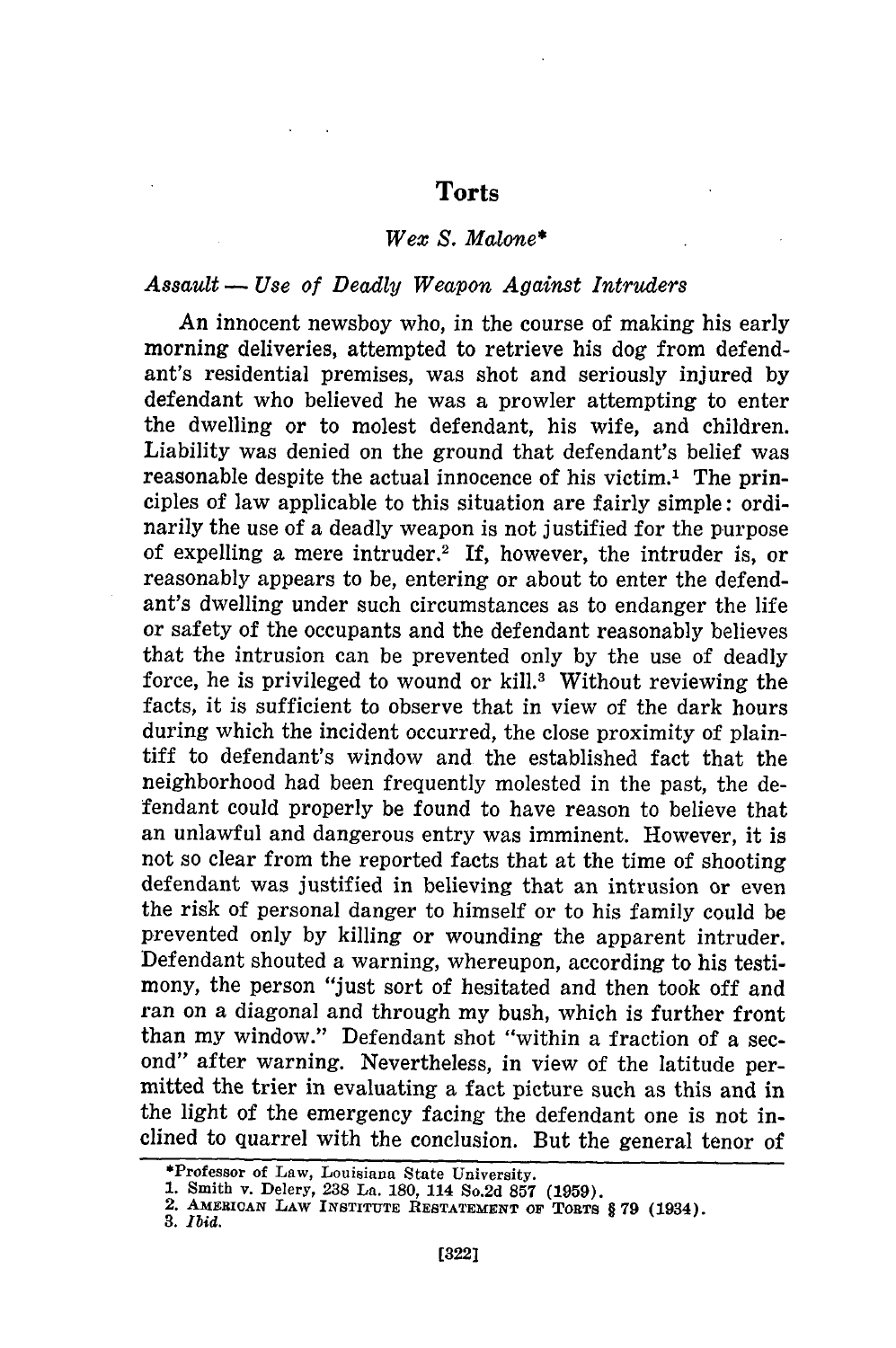the opinion does leave this reviewer with a very unpleasant impression that the courts might be inclined to sanction the shooting of any "prowlers, peeping toms, and intruders," or even persons who reasonably appear to be such, to the encouragement of trigger-happy householders. Conceding that any person should be permitted to use reasonable force less than deadly weapon to rid himself of these unwanted persons, yet the wounding of a human being or taking his life has always been regarded as a grave matter, particularly where, as here, an innocent boy will be permanently crippled. Again — and this is no criticism of the instant decision which represents the majority positionwould it not be better in cases such as this where one of two innocent persons must suffer, that the individual who resorts to deadly force for his protection should bear the risk of a mistake rather than that the cost of the error should be saddled upon the wholly innocent victim?

#### *Keeper of Animals*

Although the Louisiana courts have frequently announced the proposition that the owner of a domestic animal is not liable for injuries inflicted through its vicious propensities except when he has failed to use "the highest degree of care," it is only on rare occasions that our courts have faced the problem of the liability of the harborer of a wild animal. In *Vredenberg v. Behan,4* decided in 1881, the Supreme Court held that all twentysix members of a private shooting club which maintained a bear for several months as a shooting prize were liable without reference to fault when the beast escaped and killed a neighbor of the club. The animal had become enraged when a farmhand employed by the deceased deliberately set a dog on it in order to tease it. In imposing liability, the court relied indiscriminately on both civil and common law authorities. In particular, it quoted from the opinion in the much-discussed English decision, *Rylands v. Fletcher,5* and resorted to common law torts writers of the period *(Addison on Torts,* and *Sherman and Redfield on Negligence).* The court also threw in the old adage from medieval law, *sic utere tuo ut alienum non laedas,* and it summed the matter up by observing, "The law upon the subject is to the same effect under every enlightened system of jurisprudence." Despite

<sup>4.</sup> **33 La.** Ann. **627 (1881). 5.** Fletcher v. Rylands, **[1866] L. R. 1** N.Ex. **265,** affirmed **in Rylands v.** Fletcher, **[1869]** L.R. **3** H. L. **330.**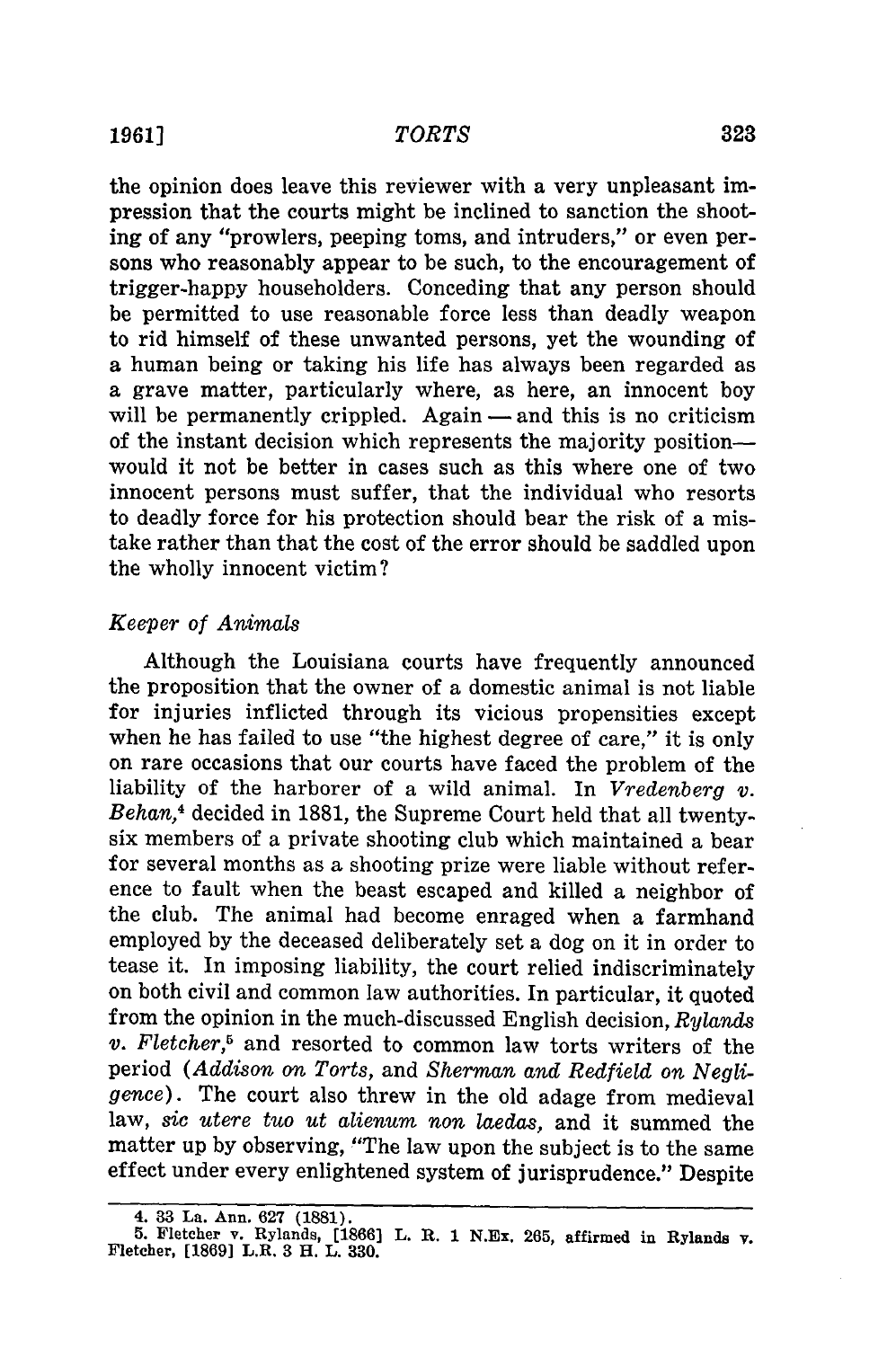these pronouncements, which would appear to be conclusive, the Court of Appeal for the Second Circuit recently refused to impose responsibility upon the harborer of a deer which escaped and injured a peace officer who was attempting to recapture it. The intermediate court became convinced that in several court of appeal decisions<sup>6</sup> subsequent to the *Vredenberg* controversy the courts had modified that decision so as to require a showing at least of slight fault. On appeal, however, the Supreme Court affirmed its former rule and pointed out that the intervening cases relied on by the court of appeal related to harms done by domestic animals.<sup>7</sup> The court might also have directed attention to the fact that in most, if not all the cases referred to, the injury was not due to a vicious trait of the animal. In cases involving the bites of dogs and cats the owner may escape liability under the Louisiana jurisprudence by showing that he was not guilty of even the "slightest fault." The same position with reference to domestic animals at one time prevailed in France,<sup>8</sup> and this doubtless was the inspiration for the original Louisiana decisions. The French jurisprudence and doctrine, however, have changed substantially since that time. Today the possessor or harborer of either a domestic or wild animal is fully responsible under French law for harms inflicted by it without reference to any fault in its keeping.<sup>9</sup> Contrary to an impression that prevails generally in this state, the common law is more lenient toward the owner of a domestic animal than is the French civil law, for under the accepted common law rule the owner of a domestic animal must be chargeable with knowledge of the vicious nature of the beast before he can be held strictly accountable for personal injuries inflicted by it.<sup>10</sup> The present Louisiana position on domestic animals, which rests liability upon a showing of at least some fault, is strictly a hybrid, even though it is arguably preferable to either of the generally prevailing views. Our decisions, however, imposing strict liability with reference to the harms inflicted by wild animals, accord with the law prevailing universally.

<sup>6.</sup> Willis v. Schuster, 28 So.2d 518 (La. App. 2d Cir. 1946) **;** Raziano v. T. J. James **&** Co., 57 So.2d 251 (La. App. Orl. 1952) (auto struck straying mule on highway, injury not related to viciousness of animal) **;** Thomas v. Wright, 75 So.2d 559 (La. App. 2d Cir. 1954) (similar; frightened horse collided with auto on highway).

<sup>7.</sup> Briley v. Mitchell, 238 La. 551, 115 So.2d 851 (1959).

<sup>8. 2</sup> MAZEAUD AND TUNC, TRAITÉ THÉORIQUE ET PRATIQUE DE LA RESPONSI-BILITÉ CIVILE nº 1073 (5th ed. 1958).

<sup>9.</sup> *Id.* no 1115.

<sup>10.</sup> **PROSSER, THE** LAW OF TORTS § 57 (2d ed. 1955).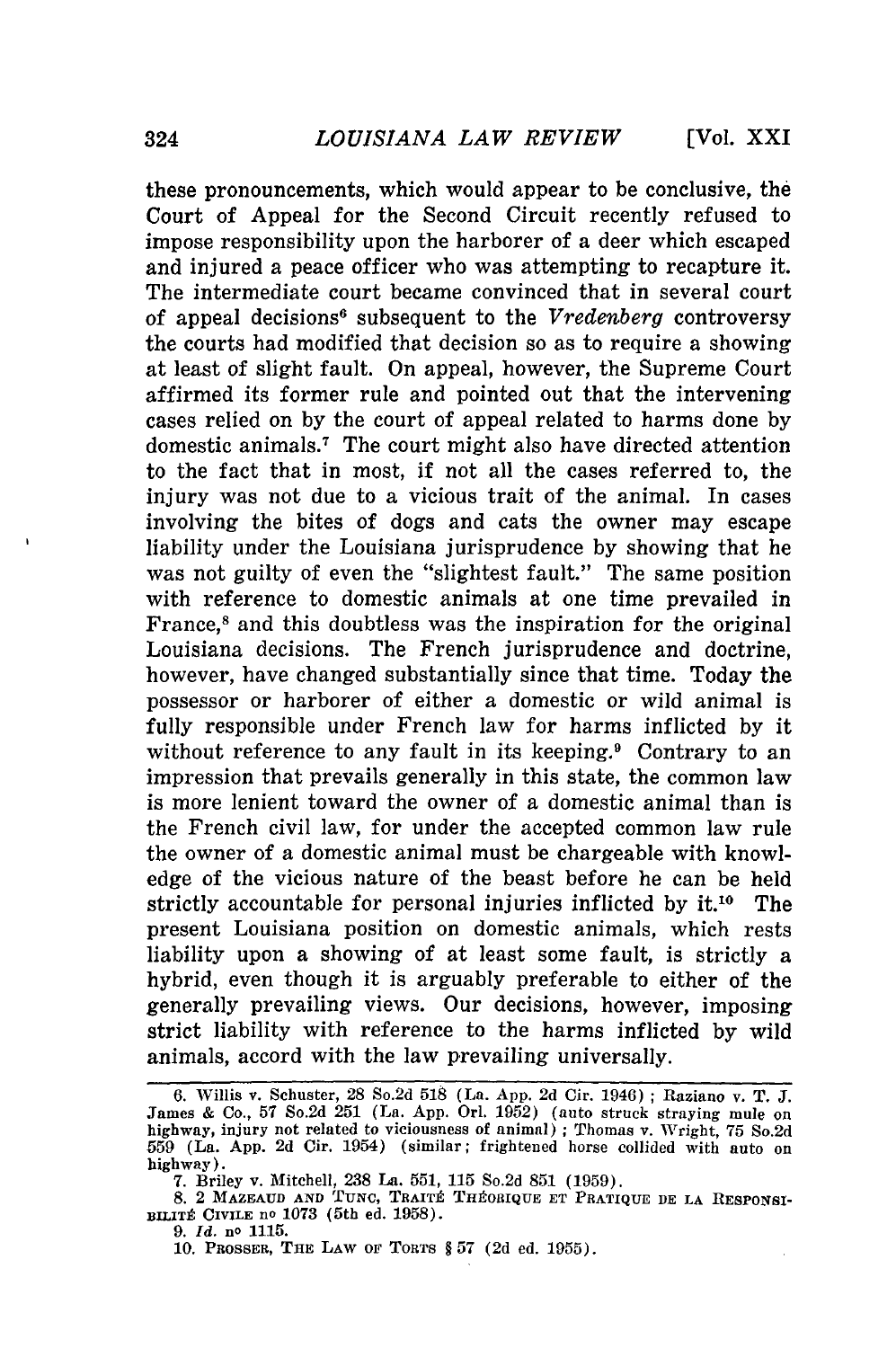#### *Traffic and Transportation*

Most of the Louisiana cases involving injuries in traffic rested upon only a dispute of fact. At least two decisions, however, deserve attention. In *Brown v. S. A. Bourk & Sons, Inc.,"* the Supreme Court reaffirmed the proposition that failure to comply with the mandatory requirements of a traffic law enacted in the interest of safety is negligence *per* se, and it is actionable negligence if it has causal connection with the accident. The statute violated in this case was La. R.S. 32 :280, which requires the provision of a red light upon the tail end of any load that extends beyond the rear bed of a vehicle. This provision concededly had not been complied with by the defendant trucking company. The accident involved a rear end collision with a taxi following the truck and occurred on the Morgan City Bridge over the Atchafalaya River. In view of the fact that the tail lights of the truck were illuminated and that the unlit load of pipes protruding from the rear extended only about eighteen inches beyond the body of the vehicle, it would seem that the most difficult issue was as to whether the absence of the statutory light played a causal part in bringing about the fatal accident.

The Louisiana courts have often had occasion to emphasize the duty of care to be obeyed by a motorist who, having the right of way, nevertheless proceeds blindly without regard to the safety of those who have entered or are about to enter the intersection from a less favored thoroughfare.<sup>12</sup> Where, however, a traffic light determines the right of way the situation of the favored motorist is somewhat different. The driver who moves with the green light is in general entitled to assume that the other motorist at such an intersection will not arbitrarily violate the light. Hence he need not be as cautious as one who is favored merely by the rules of the road. In adopting this position the Louisiana courts have absolved the motorist favored by the light from a charge of negligence (or contributory negligence) in numerous Louisiana cases.<sup>13</sup> Yet it is noteworthy that in most instances where this conclusion was reached the accident occurred at a time after the traffic had been evacuated from the unfavored street.14 Several times the courts have found that

**<sup>11. 239</sup>** La. 473, **118** So.2d **891 (1960).**

<sup>12.</sup> Comment, **5 LOUISIANA** LAw REVIEW 432, 434438 (1946).

**<sup>13.</sup>** The most recent of these is Youngblood v. Robinson, **239** La. **338, 118** So.2d 431 **(1960),** Hamiter, **J.,** and Hawthorne, **J.,** dissenting.

**<sup>14.</sup>** *The Work of the Louisiana Supreme Court for the 1945-46 Term* **-** *Torts*